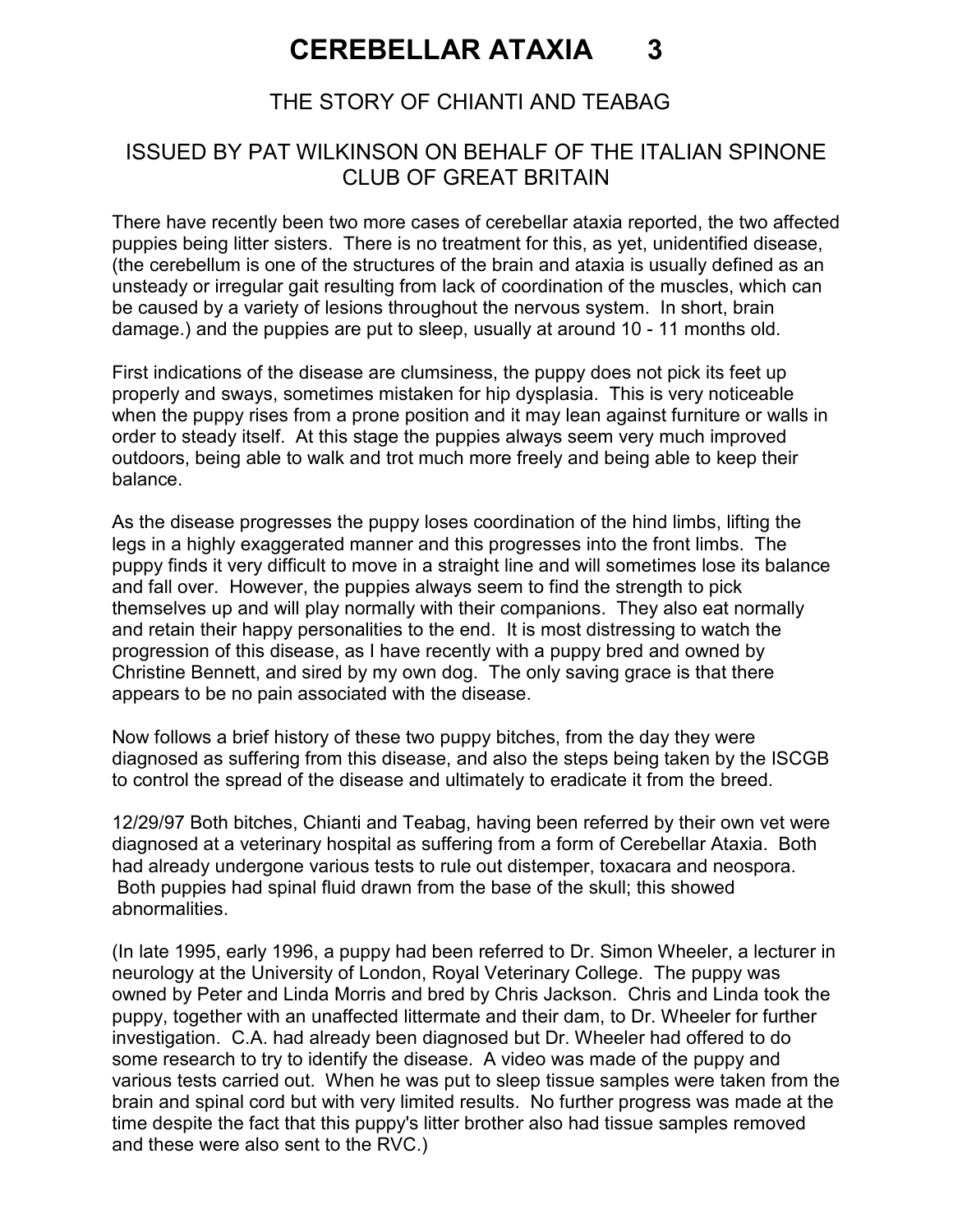### CEREBELLAR ATAXIA 3

Dr. Simon Wheeler was contacted about Chianti and Teabag and an appointment was arranged for him to see Teabag.

1/16/98 Christine Bennett and myself took Teabag to the RVC where Dr. Wheeler took a note of her history, made a physical examination and video and also carried out electrophysiological tests as he believed that the nerves themselves were affected, not just the brain. He thought it may be a type of motor neurone disease and also said that it was more than likely hereditary. Christine had already agreed that when the time came she would donate Teabag's body for further research in order to help identify the disease.

2/4/98 Chianti died suddenly and, although her owners were devastated, they agreed to a post mortem and that tissue samples should be sent to the RVC to help with the research.

2/16/98 Teabag was put to sleep as it was becoming an effort for her to move around and she could only manage very short walks. Tissue samples were sent to Dr. Wheeler at the RVC.

2/20/98 I spoke to Dr. Bruce Cattanach, a well known geneticist, who agreed to help us. 2/23/98 A copy of Teabag's pedigree, together with six others in which affected puppies had been confirmed as suffering from C.A. (dating from 1990-1995), were sent to Dr. Cattanach for his opinion on the possibility of the disease being hereditary.

Dr. Cattanach has since stated that we are clearly dealing with an hereditary disease, the mode of inheritance being that of a simple recessive gene. This is backed up by the number of puppies in each litter, the number of puppies showing the clinical symptoms and the relationship of the dogs in the pedigrees.

Dr. Wheeler is continuing his research and we are hopeful of some early news.

I must point out that both Dr. Wheeler and Dr. Cattanach are dealing directly with the ISCGB, with myself as the contact, and with no other persons, other than Teabag's owner, Christine Bennett. My aim in writing this report is to raise awareness of the disease with Spinone owners in the USA and to ask for their help in reporting any cases of ataxia, even if only suspected, to myself as committee member of the ISCGB so that we can work together in identifying the disease and eradicating it.

The frightening thing is that carriers of the disease will appear perfectly normal, showing no clinical signs whatsoever but, if they are mated to another carrier, again showing no signs of the disease, 25% of the puppies will be affected by the disease, 25% will be clear but the remaining 50% will be "silent" carriers. Hence, the disease spreads through the breed and people may be unwittingly mating carriers to clear dogs, quite unaware that they are producing more carriers.

The ISCGB will shortly be publishing a list of the known carriers, any dogs proven to be clear and also probable carriers, the last category being the most worrying. Our aim is obviously to assist Dr. Wheeler in his research and to work toward identifying the disease, the gene which carries it and to find the marker in the dog's DNA which will